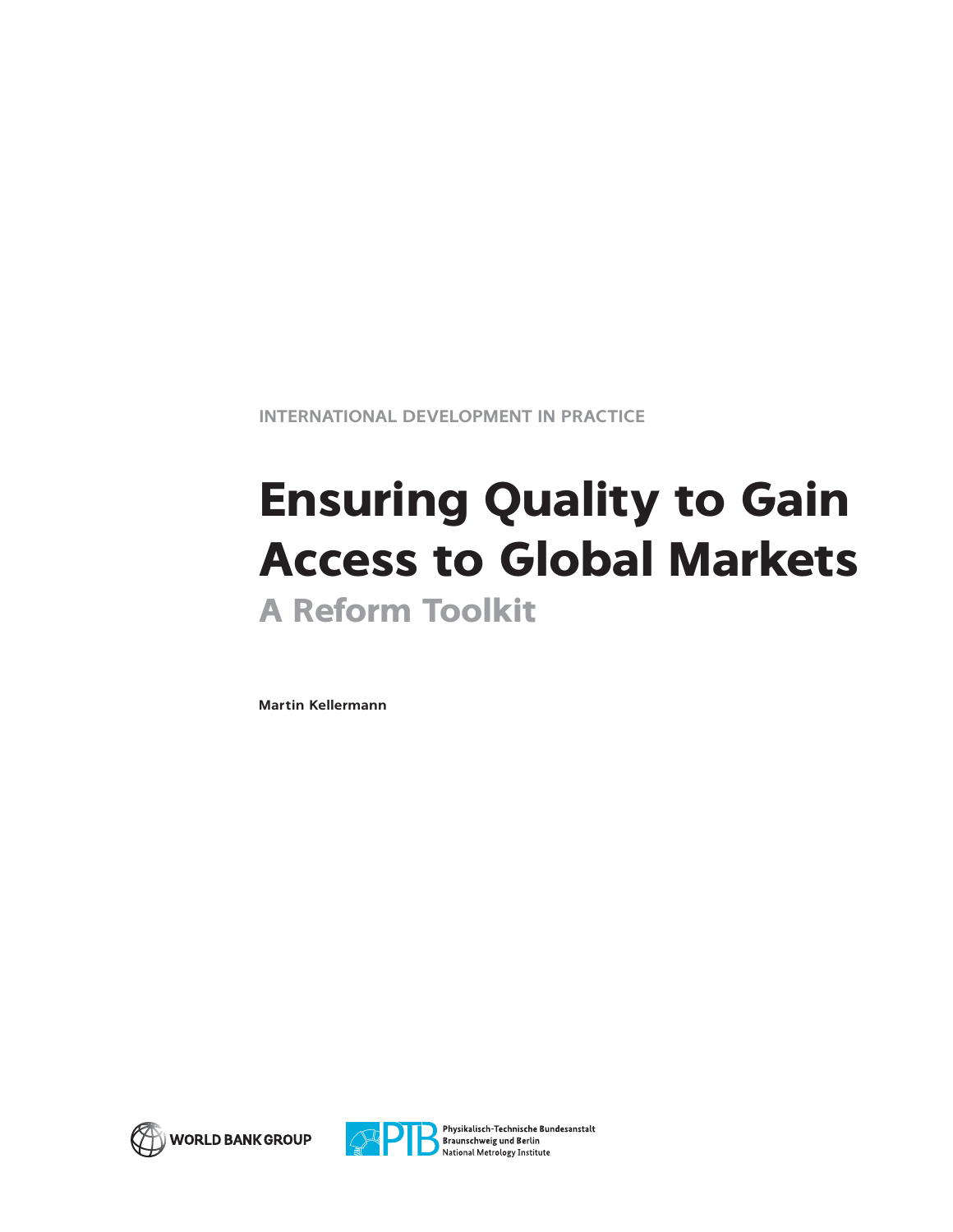© 2019 by International Bank for Reconstruction and Development / The World Bank and Physikalisch-Technische Bundesanstalt (PTB) 1818 H Street NW, Washington, DC 20433 Telephone: 202-473-1000; Internet:<www.worldbank.org>

Some rights reserved

1 2 3 4 22 21 20 19

Books in this series are published to communicate the results of Bank research, analysis, and operational experience with the least possible delay. The extent of language editing varies from book to book.

This work is a product of the staff of The World Bank with external contributions. The findings, interpretations, and conclusions expressed in this work do not necessarily reflect the views of The World Bank, its Board of Executive Directors, or the governments they represent, or those of PTB. The World Bank and PTB do not guarantee the accuracy of the data included in this work. The boundaries, colors, denominations, and other information shown on any map in this work do not imply any judgment on the part of The World Bank and/or PTB concerning the legal status of any territory or the endorsement or acceptance of such boundaries.

Nothing herein shall constitute or be considered to be a limitation upon or waiver of the privileges and immunities of The World Bank, all of which are specifically reserved.

#### **Rights and Permissions**



This work is available under the Creative Commons Attribution 3.0 IGO license (CC BY 3.0 IGO) [http://](http://creativecommons.org/licenses/by/3.0/igo) [creativecommons.org/licenses/by/3.0/igo.](http://creativecommons.org/licenses/by/3.0/igo) Under the Creative Commons Attribution license, you are free to copy, distribute, transmit, and adapt this work, including for commercial purposes, under the following conditions:

- **Attribution**—Please cite the work as follows: Kellermann, Martin. 2019. *Ensuring Quality to Gain Access to Global Markets: A Reform Toolkit*. International Development in Practice. Washington, DC: World Bank; Braunschweig, Germany: Physikalisch-Technische Bundesanstalt. doi:10.1596/978-1-4648-1372-6 License: Creative Commons Attribution CC BY 3.0 IGO
- **Translations**—If you create a translation of this work, please add the following disclaimer along with the attribution: *This translation was not created by The World Bank and should not be considered an official World Bank translation. The World Bank shall not be liable for any content or error in this translation.*
- **Adaptations**—If you create an adaptation of this work, please add the following disclaimer along with the attribution: *This is an adaptation of an original work by The World Bank. Views and opinions expressed in the adaptation are the sole responsibility of the author or authors of the adaptation and are not endorsed by The World Bank.*
- **Third-party content**—The World Bank does not necessarily own each component of the content contained within the work. The World Bank therefore does not warrant that the use of any third-partyowned individual component or part contained in the work will not infringe on the rights of those third parties. The risk of claims resulting from such infringement rests solely with you. If you wish to re-use a component of the work, it is your responsibility to determine whether permission is needed for that re-use and to obtain permission from the copyright owner. Examples of components can include, but are not limited to, tables, figures, or images.

All queries on rights and licenses should be addressed to World Bank Publications, The World Bank Group, 1818 H Street NW, Washington, DC 20433, USA; e-mail: [pubrights@worldbank.org](mailto:pubrights@worldbank.org).

ISBN: 978-1-4648-1372-6 DOI: 10.1596/978-1-4648-1372-6

Cover photo: © monsitj / [iStockphoto.com.](http://iStockphoto.com) Used with permission; further permission required for reuse. Cover design: Debra Naylor / Naylor Design, Inc.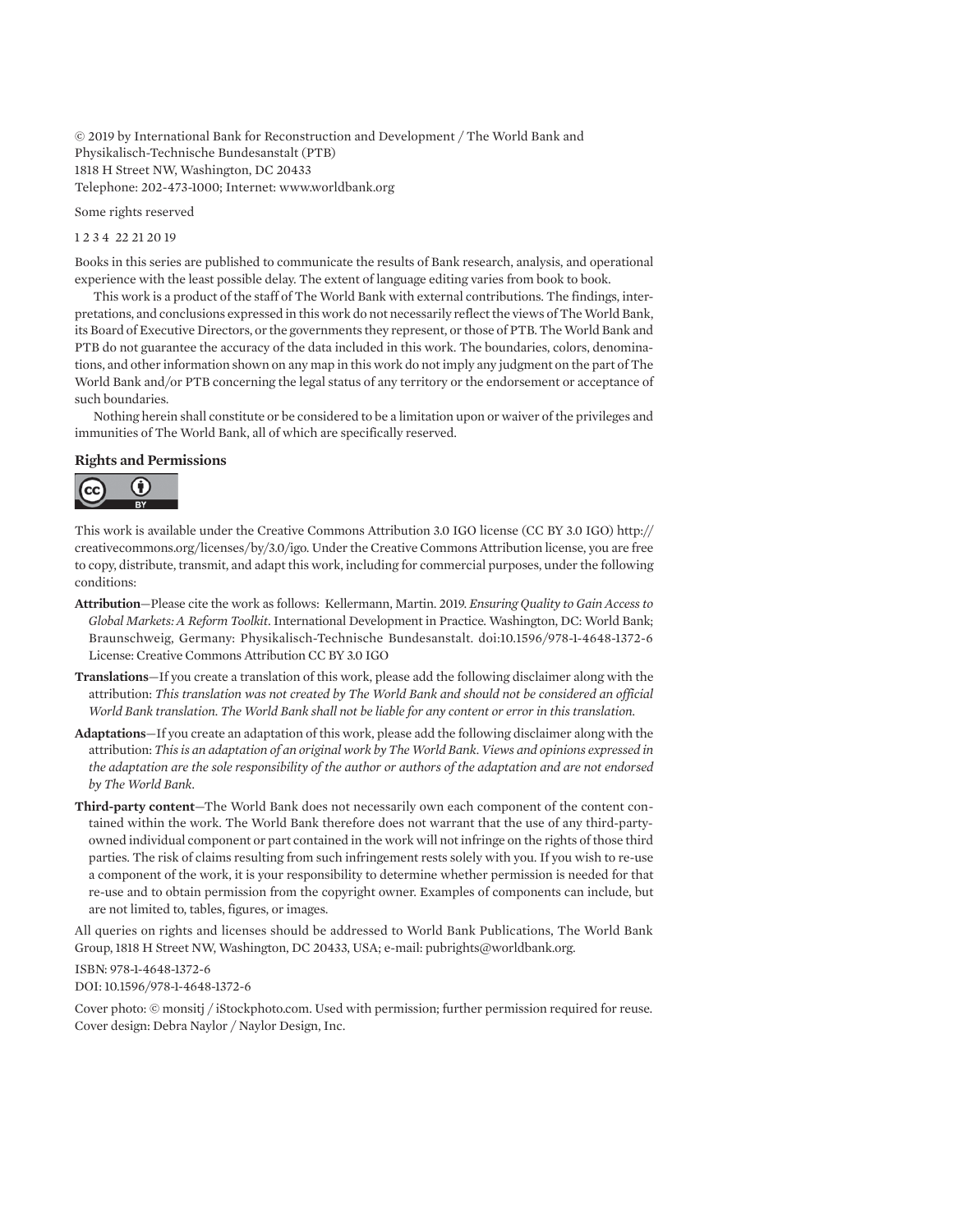# **Contents**

*Foreword by Caroline Freund ix Foreword by Gunther Beger and Joachim Ullrich xi Acknowledgments xiii About the Author xv Abbreviations xvii*

#### **PART 1: INTRODUCTION**

### **MODULE 1: Executive Summary 3**

Introduction 3 1.1 Overview 4 1.2 Quick start guide 6 1.3 QI Toolkit module descriptions 12 Notes 15 References 15

## **MODULE 2: The Importance of QI Reform and Demand Assessment 17**

Introduction 17 2.1 Why countries need to develop competent and effective quality

infrastructures 17 2.2 Demand assessment 27 Notes 39 References 39

### **PART 2: THE QUALITY INFRASTRUCTURE**

#### **MODULE 3: Standards 45**

3.1 Definitions and types of standards 45 3.2 International, regional, and national public standards 47 3.3 Private standards 51 3.4 Good standardization practice 55 3.5 Other normative documents 61 3.6 Standards information: Free or to be paid for? 62 3.7 The economic impact of standards 64 Notes 67 ISO standards referenced in module 3 67 References 68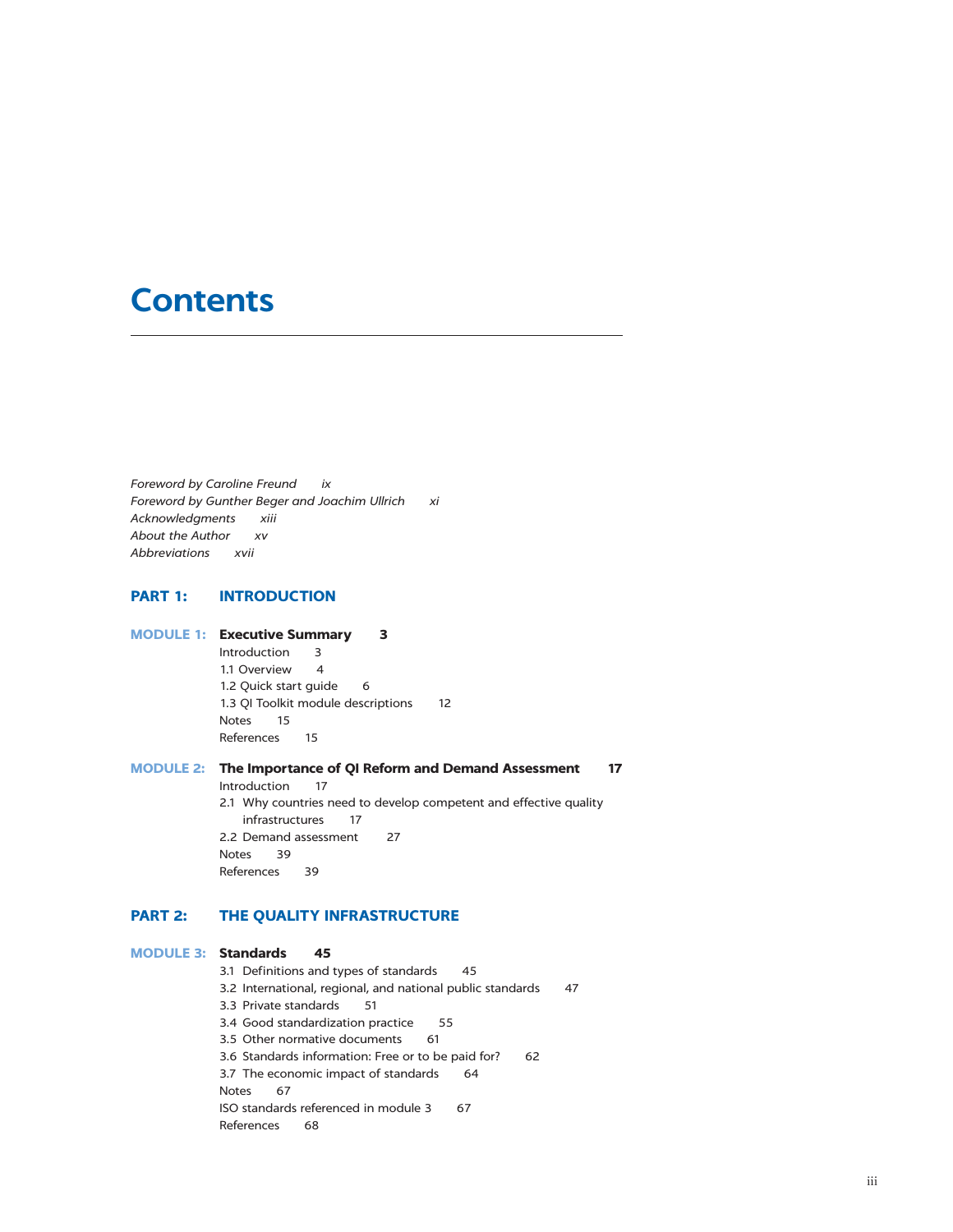### **MODULE 4: Metrology 69** Introduction 69 4.1 History 69 4.2 Definition and scope 70 4.3 Scientific metrology 71 4.4 Legal metrology 73 4.5 Industrial metrology 74 4.6 The traceability chain and measurement uncertainties 74 4.7 The necessity and impact of metrology 76 4.8 Systems of measurement 77 4.9 International and regional metrology organizations 80 4.10 International recognition systems 83 4.11 The International Organization of Legal Metrology (OIML) 84 4.12 Metrology organizations at the national level 86 Notes 90 Standards referenced in module 4 91 References 91

#### **MODULE 5: Accreditation 93**

- Introduction 93
- 5.1 Definition and scope 93
- 5.2 International standards 94
- 5.3 Utilization and outcomes of accreditation 96
- 5.4 Impact of accreditation 98
- 5.5 International and regional recognition 101
- 5.6 Regional and national accreditation bodies 104
- Notes 106

Standards referenced in module 5 107

References 107

#### **MODULE 6: Conformity Assessment 109**

- 6.1 Conformity assessment spectrum and definitions 109
- 6.2 Inspection 109
- 6.3 Testing 114
- 6.4 Product certification 117
- 6.5 Management system certification 121
- 6.6 Impacts of conformity assessment 126
- 6.7 Recognition criteria and challenges, international and local 128
- 6.8 Public versus private sector service providers 130
- 6.9 International certification schemes 132
- 6.10 Conformity assessment services and the SME sector 135
- 6.11 The certification choice from the supplier's perspective 136
- Notes 139

Standards referenced in module 6 139

References 140

### **MODULE 7: Technical Regulation 141**

- 7.1 The technical regulation spectrum and definitions 141
- 7.2 Differences between standards and technical regulations 143
- 7.3 Elements of a technical regulation system 144
- 7.4 The role of standards and ways to reference them 145
- 7.5 Conformity assessment modality good practices 149
- 7.6 Regulatory authority versus supplier responsibilities 152
- 7.7 Market surveillance, risk, and sanctions 153
- 7.8 Impact of technical regulations 156
- 7.9 Good technical regulatory practice 157
- 7.10 Differences between TBT and SPS measures 160 Notes 162
- Standards referenced in module 7 163
- References 163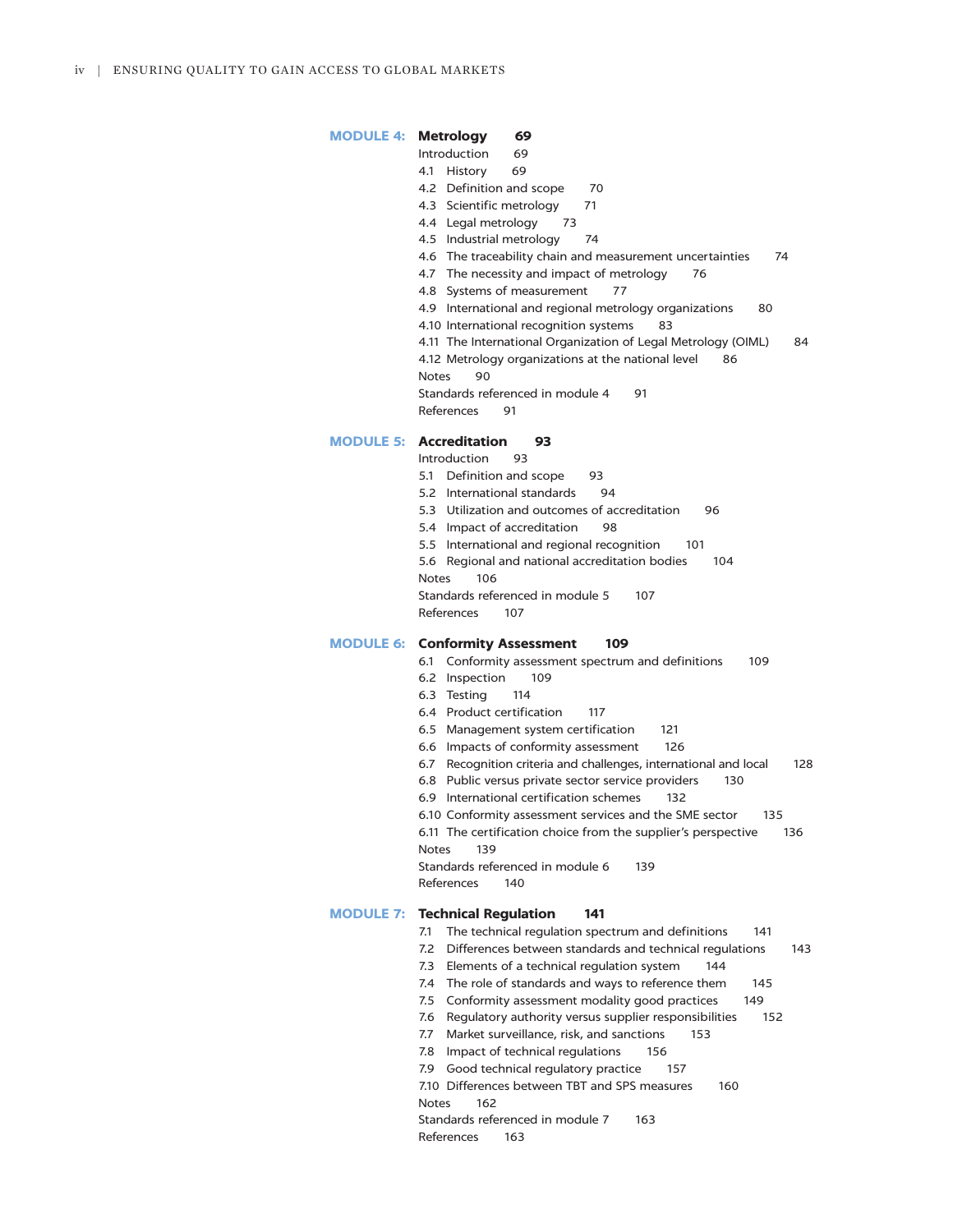#### **MODULE 8: The Quality Infrastructure as a Flexible PPP System 165**

Introduction 165

- 8.1 Government responsibilities 165
- 8.2 Metrology 165
- 8.3 Standards 167
- 8.4 Accreditation 168
- 8.5 Private sector involvement in the QI 169

References 172

#### **PART 3: IMPLEMENTATION**

Note 251 References 251

# **MODULE 9: Diagnostic Tools 175** Introduction 175 9.1 Rapid Diagnostic Tool 175 9.2 Comprehensive Diagnostic Tool 177 Standards referenced in module 9 182 Reference 182 **MODULE 10: How to Reform: Interventions and Approaches 183** Introduction 183 10.1 Quality policy and strategy 183 10.2 Reforming the QI legal and institutional framework 189 10.3 Creating an awareness, information, and training campaign 191 10.4 Developing standardization for competitiveness 194 10.5 Strengthening metrology and accreditation 199 10.6 Special considerations for QI development projects 202 10.7 Streamlining and harmonizing technical regulations with international standards and target markets 205 10.8 The role of standards compliance in global value chains and foreign direct investment 207 10.9 Improving the quality of domestic products to meet standards 209 10.10 Enabling innovation 210 10.11 Solving conflicts of interest 215 Notes 219 Standards referenced in module 10 219 References 220 **MODULE 11: Challenges of QI Reform 221** Introduction 221 11.1 Project preparation and management 221 11.2 Challenges of QI institutions in low- and middle-income countries 228 11.3 Strategic approaches to support QI development 234 References 238 **MODULE 12: Monitoring and Evaluation: Performance and Impact of the QI Reforms 239** Introduction 239 12.1 Monitoring and evaluation 239 12.2 Theory of change and logic models 241 12.3 Logframes 243 12.4 Evaluation 246 12.5 Performance and impact indicators 249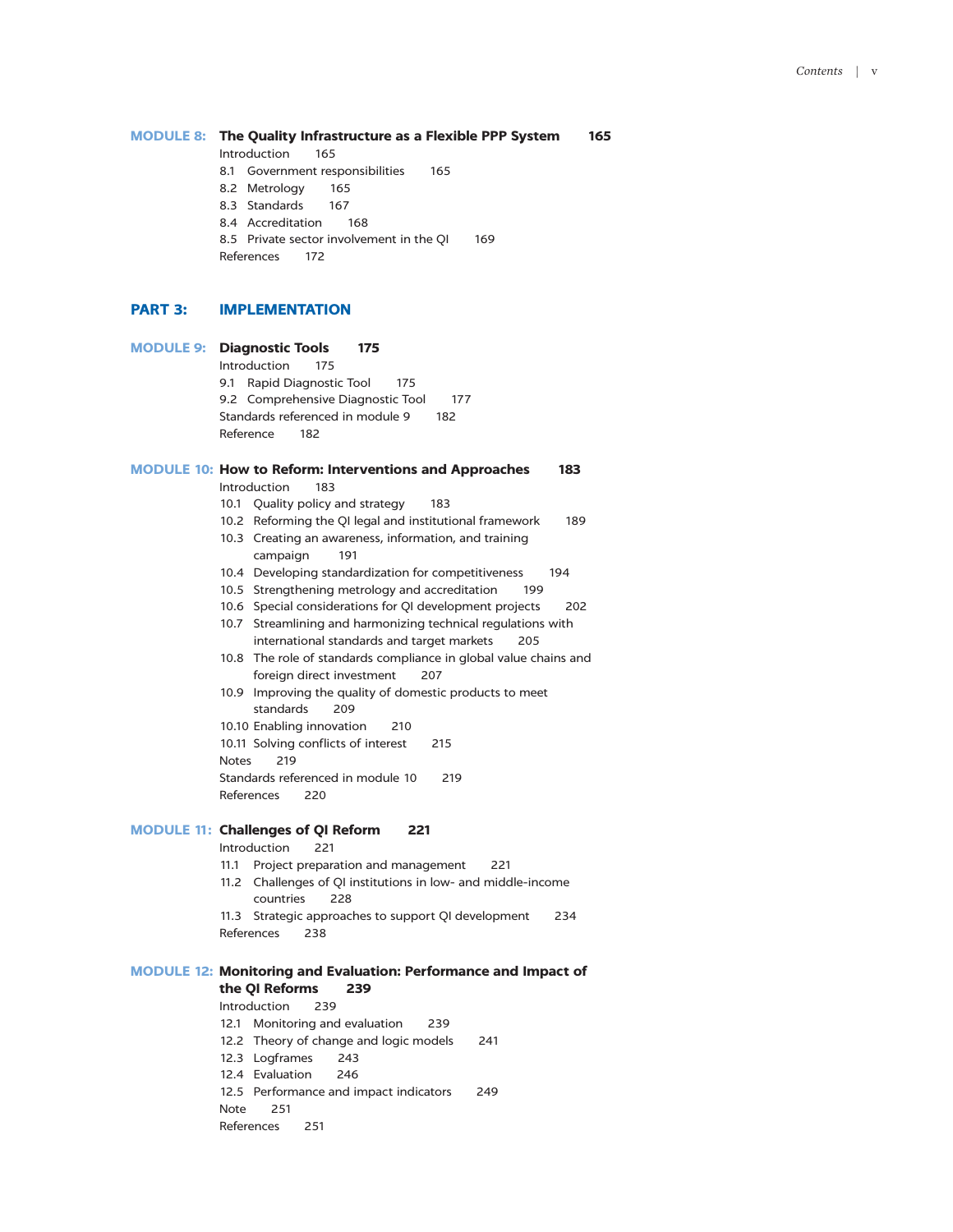#### **Figures**

- 1.1 Share of goods trade subject to technical regulations, by region, 2014 5
- 1.2 Categories of barriers to trade 5
- 1.3 The QI toolkit workflow: Reforming the quality infrastructure 7
- 1.4 Stages of QI toolkit processes 8
- 1.5 Stage 1: Rapid diagnostic and concept note process for a QI development project 9
- 1.6 Stage 2: Comprehensive diagnostic and diagnostic report process for a QI development project 10
- 1.7 The QI development project cycle 10
- 1.8 Sample radar diagram and snapshot of a country QI ecosystem 13
- 2.1 Quality infrastructure and government responsibilities: The levels of action 18
- 2.2 Sample model of accreditation use to recognize conformity assessment results 23
- 2.3 Relationship between Global Competitiveness Index 2009–10 and QI/POP index, selected countries 25
- 2.4 Relationship between 2008 GDP per capita and QI/POP index, selected countries 26
- 2.5 Three lenses on the importance of QI in trade standards compliance and challenges 27
- 2.6 Model food safety system for a low- to middle-income country 33
- 2.7 Generic value chain 36
- 2.8 Mango value chain 38
- P2.1 The national quality infrastructure 42
- 3.1 Classification of standards 46
- 3.2 Standards development value chain 51
- 4.1 The traceability chain in metrology 75
- 4.2 The Metre Convention organization 81
- 4.3 International key comparison scheme 87
- 5.1 The role of conformity assessment to address market failures 100
- 6.1 Types of inspection bodies defined by ISO/IEC 17020 112
- 6.2 Schematic of the product certification process 120
- 6.3 "Chain of confidence" of system certification for ISO 9001 121
- 6.4 Schematic of the system certification process 124
- 6.5 ISO 9001 and ISO 14001 certifications, 1993–2015 127
- 7.1 Categories of barriers to trade 142
- 7.2 Building blocks of a technical regulation 144
- 7.3 Use of standards in technical regulations 146
- 7.4 Simplified chart of EU conformity assessment procedures 152
- 7.5 Typical administrative sanctions against noncompliant products 155
- 7.6 Phases of regulatory reform 158
- 7.7 Typical organizational relationships between QI service providers and technical regulation authorities 161
- 8.1 Typical evolution and funding of the quality infrastructure 166
- 8.2 Services offered by ISO members, by membership type, 2009 171
- 9.1 Building blocks of a QI (conceptual) 179
- 9.2 Implementation of a QI entity, by building block status (conceptual) 180
- 9.3 Radar diagram of QI entity's implementation status (conceptual) 181
- 9.4 Dashboard illustration of QI implementation status, by
	- QI element (conceptual) 182
- 10.1 Process for designing the future QI 186
- 10.2 Countries' control of ISO technical committees, by share of secretariats held, 2017 195
- 10.3 Share of goods trade subject to technical regulation, by region, 2014 196
- 10.4 Influence of standards availability on factors in country competitiveness 197
- 10.5 Clustering of QI services by cost and demand 203
- 10.6 The four-pillar innovation model and the QI's relevance within it 212
- 12.1 The QI project cycle 240
- 12.2 Sample theory of change diagram for mango exports 242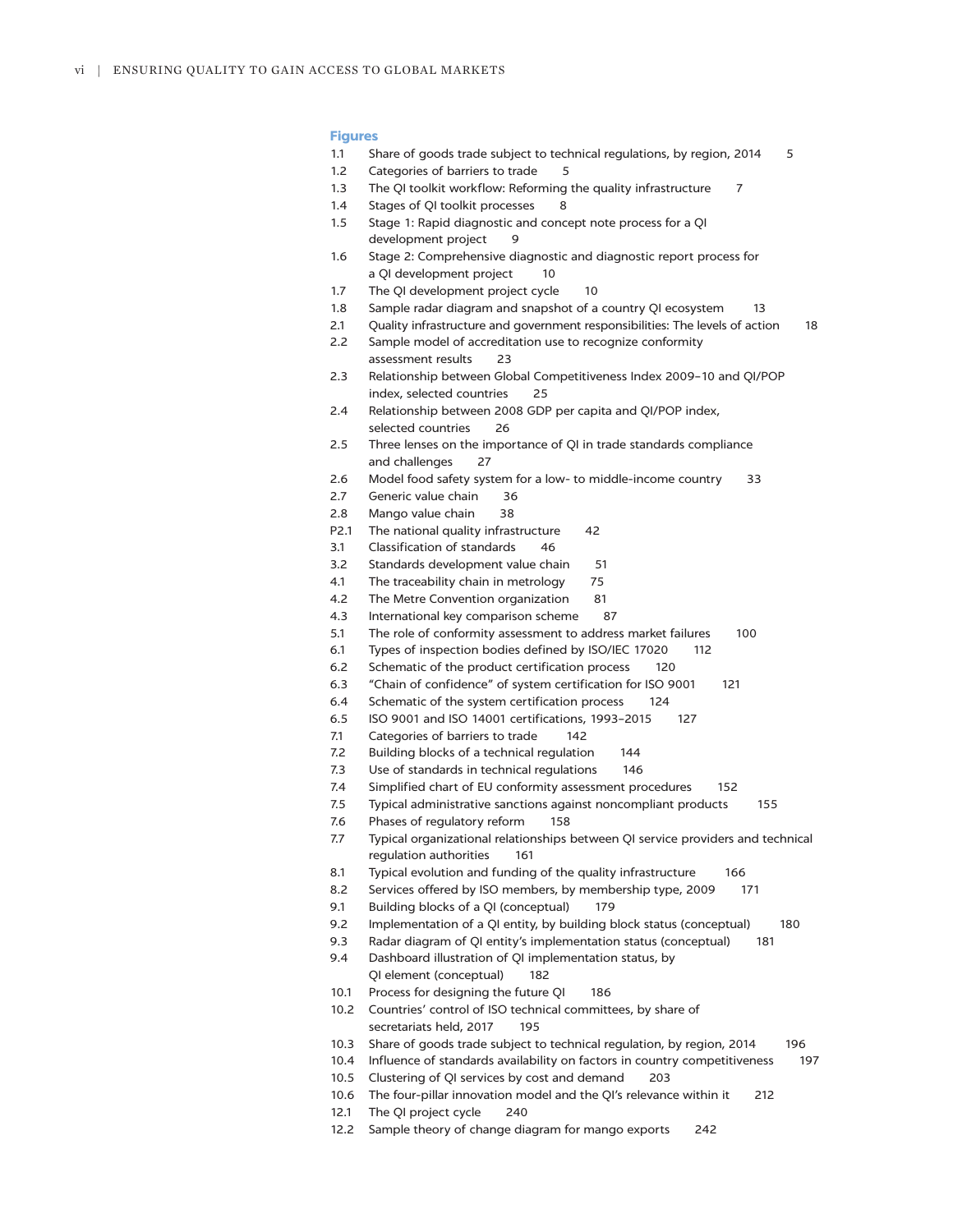#### **Maps**

- 3.1 Coverage of regional standards bodies, 2016 49
- 4.1 Regional metrology organizations 82
- 5.1 Regional accreditation cooperation bodies and groups recognized by the IAF and ILAC, 2018 102

#### **Tables**

- 2.1 Maturity levels of QI services 32
- 3.1 National studies of the effects of standards on economic growth 65
- 3.2 EBIT contribution of standards in the global automotive industry, by value chain segment, 2008 66
- 4.1 Subject fields of metrology 72
- 4.2 Metrology in physics and chemistry: Similarities and differences 73
- 4.3 SI base units and their definitions (valid as of May 20, 2019) 78
- 4.4 Examples of SI-derived units expressed in SI base units 79
- 4.5 Examples of coherent derived SI units with special names 79
- 4.6 SI prefixes 79
- 5.1 Standards for the accreditation of common conformity assessment bodies (CABs) and calibration laboratories 95
- 6.1 Users of inspection in trade-related activities 110
- 6.2 Product certification schemes (ISO/IEC 17067) 119
- 6.3 Selected management system certification schemes 122
- 6.4 Selection criteria for management system certification schemes 138
- 7.1 Selected comparisons between typical SPS and TBT measures 162
- 10.1 Typical content of a national quality policy 185
- 11.1 Strengths and weaknesses of embedded versus intermittent experts 227
- 12.1 Modalities of monitoring and evaluation 240
- 12.2 Typical logframe (conceptual) 244
- 12.3 Logframe for establishing testing laboratories for mango exports to the EU 245
- 12.4 OECD-DAC evaluation criteria 248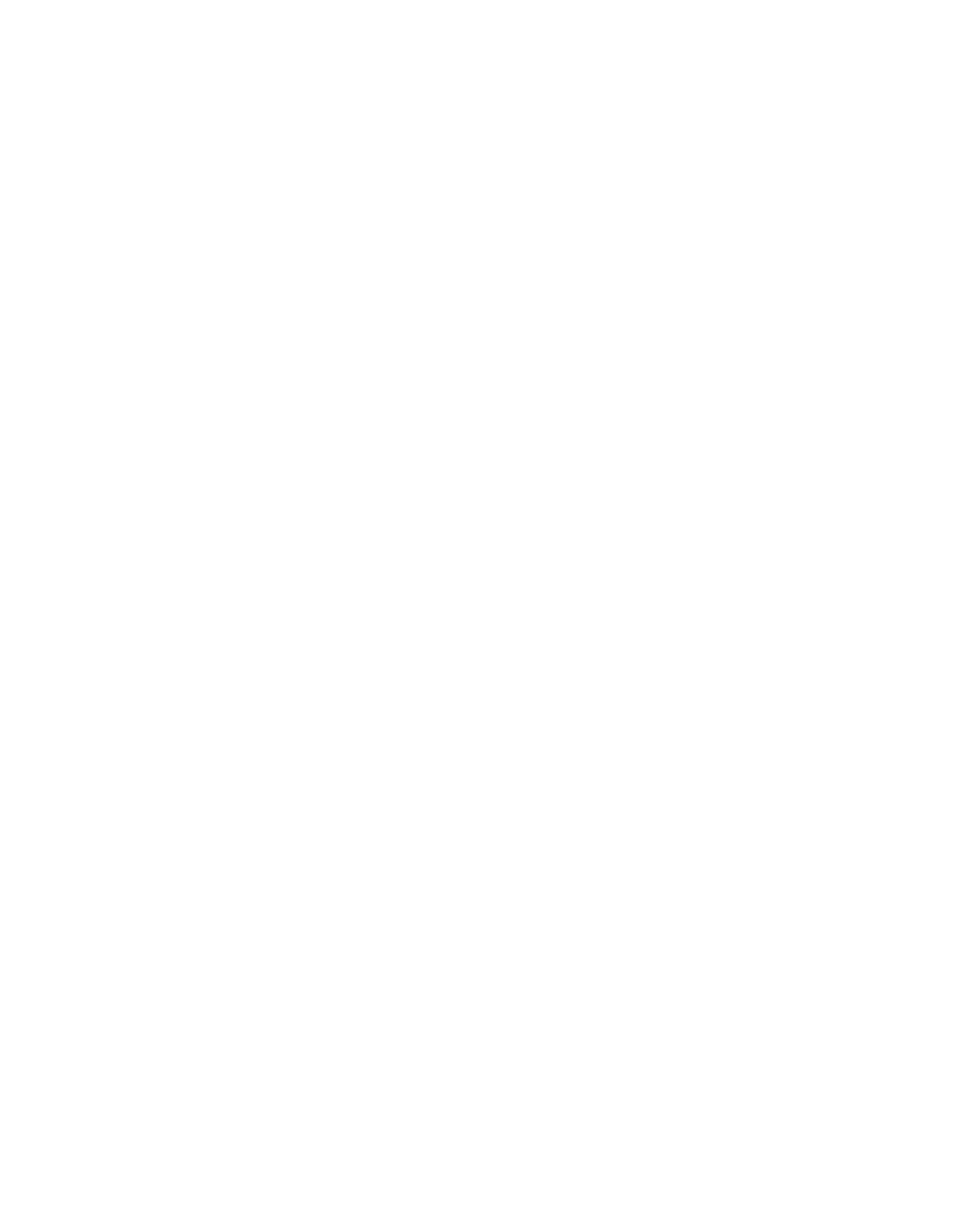# **Foreword**

An efficient and effective quality and standards ecosystem—also referred to as quality infrastructure (QI)—is an essential ingredient for competitiveness, access to new markets, productivity improvement, innovation of new products, and environmental protection, as well as health and safety of populations. In short, QI is not only key to a country's growth, but also essential in creating a safer, cleaner, and more equitable and well-integrated world.

QI can also be quite complex; thus, it is often sidelined from high-level political discussions or left out of a country's reform agenda. Instead, practitioners focus on short-term gains or single and disparate components of QI without understanding the broader interrelationships within the QI ecosystem. QI is expansive and comprehensive: it encompasses not just standards, but also matters of accreditation, metrology, and calibration, as well as conformity assessment services, such as testing, inspection, and certification.

The World Bank Group and the National Metrology Institute of Germany (PTB) fully recognize the importance of QI as an ecosystem and, as a result, I'm extremely proud that we have worked with the PTB to produce the firstever comprehensive QI diagnostics and reform guide. This guide is designed to help development partners and governments assess and analyze a country's QI ecosystem; identify issues and gaps; and provide recommendations for how to bridge those gaps and build institutional capacities. This publication takes into consideration the achievements and lessons learned from previous reform experiences and seeks to expand on them to provide an effective set of good practices. It also provides access to an online diagnostic tool that uses a systematic methodology to assess a country's QI ecosystem. This diagnostic is critical for understanding and identifying the gaps and shortfalls quickly, so that countries can efficiently and effectively identify areas for reform.

QI is, therefore, a relevant ingredient for achieving the World Bank Group's twin goals of ending extreme poverty and promoting shared prosperity by the end of 2030 through competitiveness, trade, health and safety, and so on. This toolkit provides a useful framework for helping countries understand where and how to begin the reform process.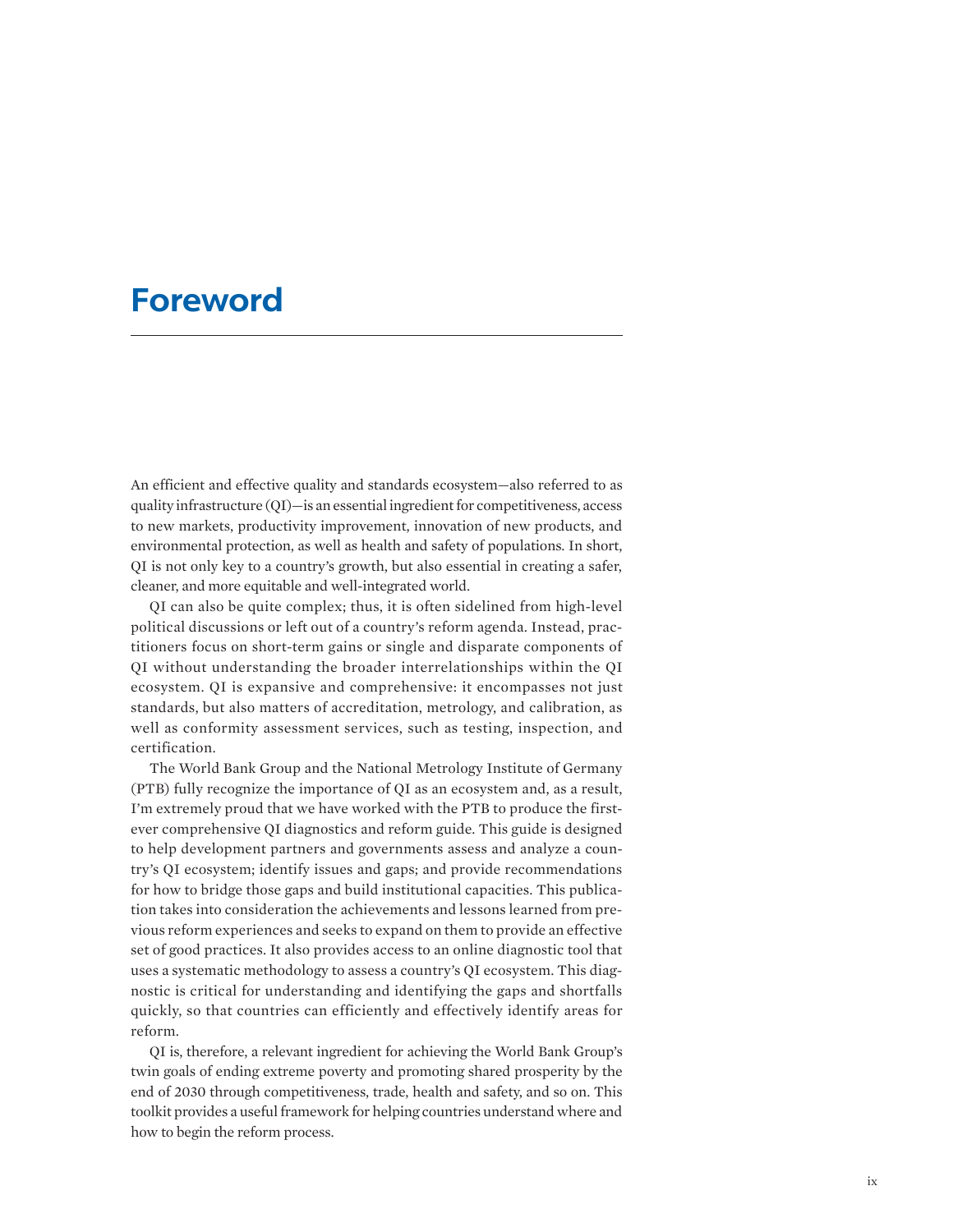I hope this publication will encourage countries to take a more systematic review of their QI ecosystems and increase their visibility with both citizens and politicians. QI is indeed a complex matter, but it is of critical importance if countries want to meet the current and emerging demands of the global economy, reduce poverty, and share in global prosperity.

# **Caroline Freund**

*Director Trade, Regional Integration, and Investment Climate Macroeconomics, Trade, and Investment Global Practice The World Bank*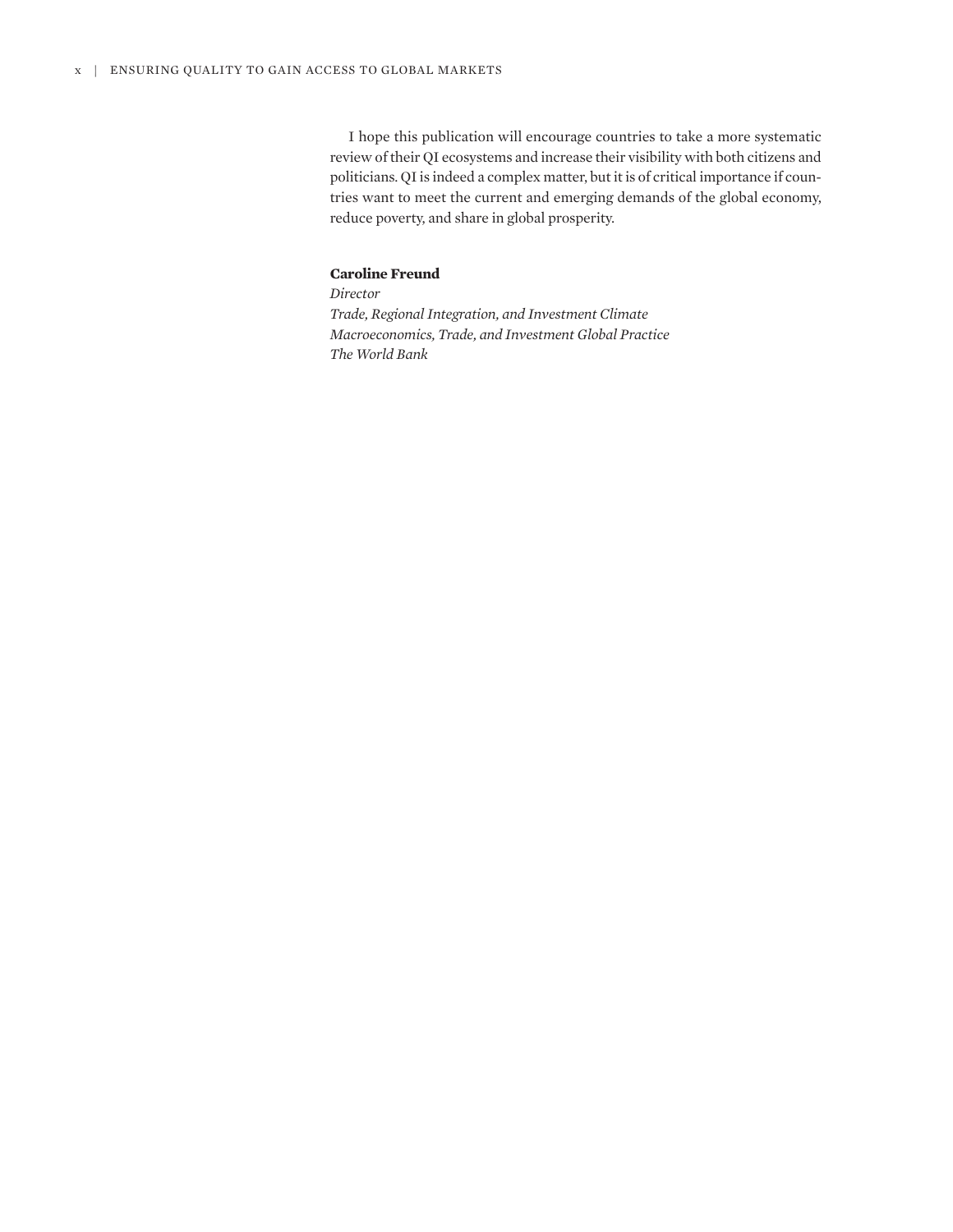# **Foreword**

In today's highly competitive global markets, a country's ability to produce high-quality products is directly linked to its economic success. Product quality is at the root of Germany's economic growth and prosperity, with the trademark "Made in Germany" being a selling point across the globe.

Therefore, the German government is naturally committed to enabling its partners in emerging and developing countries to access new markets and strengthen their competitiveness by enhancing the quality of their products. In the framework of our technical cooperation, we place special emphasis on the core of our own quality production: a well-functioning quality infrastructure (QI). Such a QI system offers proof that products and services comply with the necessary market requirements regarding quality and safety. It can therefore boost trade and reduce trade costs, enhance technology transfer and innovation, increase investments and competitiveness, and protect consumers. The importance of QI for economic, ecological, and social development is reflected in the development agenda of the German government and the European Union. In the new German Aid for Trade strategy, we identified QI as one of the main pillars for enhancing the capabilities of developing countries to reap the benefits of free, fair, and safe trade.

Since 1963, the German government has entrusted the National Metrology Institute of Germany (PTB), a global player in metrology, with strengthening the QI systems in such countries. On behalf of the Federal Ministry for Economic Cooperation and Development (BMZ), the PTB advises governments and ministries, promotes QI institutions, and supports small and medium-size enterprises. These objectives are realized following a demand-oriented and systematic approach, guided by international good practices. The outstanding effects of this cooperation are reflected in economic development and the strengthening of consumer protection.

We therefore greatly appreciate the partnership established with the World Bank Group in 2016, which increased our collaboration in the implementation of QI development cooperation and led to the elaboration of this QI diagnostic and reform toolkit. This product will help practitioners and governments to analyze and assess the QI system in a particular country in a holistic manner. It also provides an overview of international good practices, as well as recommendations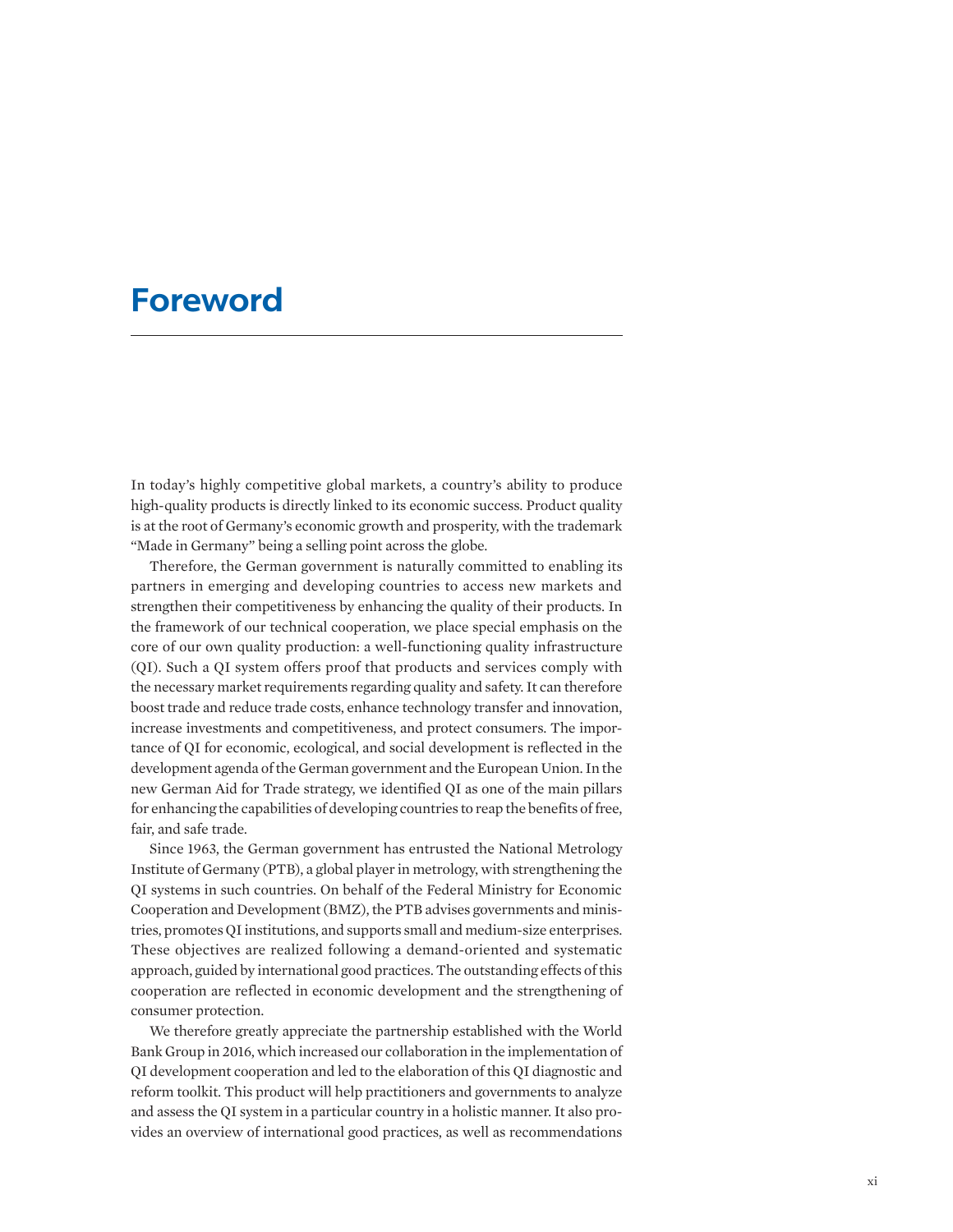for QI reforms, coherent support for those reforms, and the necessary capacity development. Most important, it represents an offer to our partner countries to continue and intensify our cooperation in this important field. We therefore invite you to browse this publication and make use of the different instruments it offers.

### **Gunther Beger**

## **Joachim Ullrich**

*Director, General Policy Issues Private Sector, Trade, and Rural Development Federal Ministry for Economic Cooperation and Development (BMZ)*

*President Physikalisch-Technische Bundesanstalt (PTB)*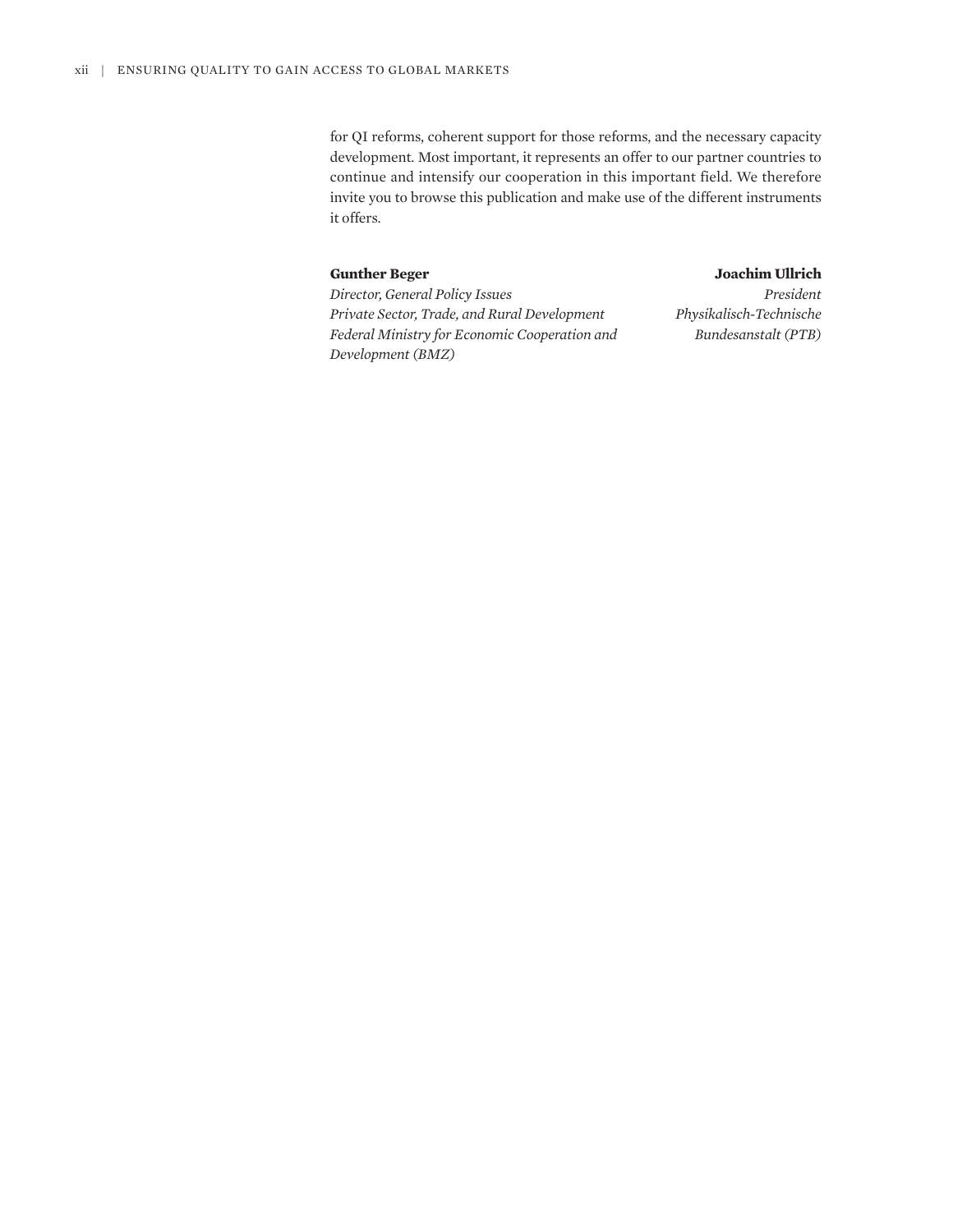# **Acknowledgments**

The content of this publication was developed jointly by the World Bank Group and the National Metrology Institute of Germany (PTB). The preparation of this toolkit was initiated by Christine Zhenwei Qiang, practice manager for the Global Investment and Competition Unit of the World Bank's Macroeconomics, Trade and Investment (MTI) Global Practice. It was subsequently led by Catherine Masinde, practice manager for the MTI Global Practice's Global Business Regulation Unit. The principal author of this toolkit is global quality infrastructure (QI) consultant Martin Kellermann.

The World Bank and PTB team that oversaw and contributed heavily to this publication consisted of Andrei Mikhnev, World Bank lead private sector specialist; Wafa Aranki, World Bank senior private sector specialist; Bin Zhai, World Bank private sector specialist; Susanne Wendt, PTB project coordinator; Solomon Stavis, World Bank consultant; and Alexis Valqui, PTB consultant.

The team would like to thank Marion Stoldt, Ulf Hillner, Selma Rasavac, and Miles McKenna for their excellent suggestions and thoughtful contributions.

The team is grateful for comments received from peer reviewers. Those from the World Bank Group include Frank Sader, Marcio Cruz, Alberto Portugal-Perez, and Sumit Manchanda. Those from the PTB include Roman Schwartz, Jörn Stenger, Peter Ulbig, Sascha Mäuselein, and Franziska Renner, as well as Clemens Sanetra and Martin Kaiser, who are both international QI experts.

The toolkit also benefited greatly from external peer reviews from relevant international organizations—namely, the International Bureau of Weights and Measures (BIPM), International Accreditation Forum (IAF), International Laboratory Accreditation Cooperation (ILAC), and International Organization of Legal Metrology (OIML).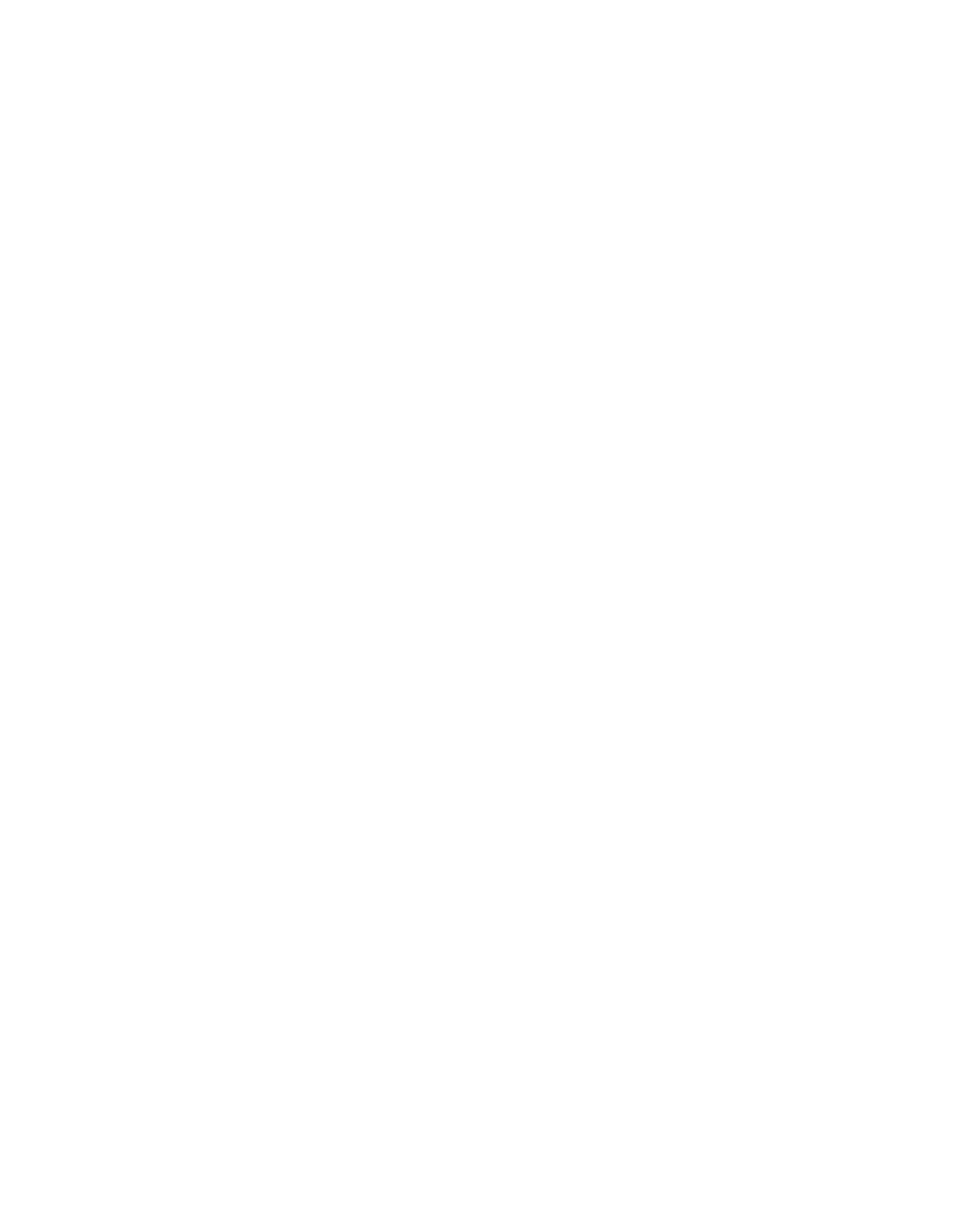# **About the Author**

**Martin Kellermann** has more than 40 years of experience working in quality infrastructure (QI), first in the South African Bureau of Standards and thereafter as a consultant all over the world. He has worked in Central Asia, the Middle East, East Africa, West Africa, and East Asia, advising governments and QI institutions on policy, strategy, and the reengineering of business activities, as well as facilitating the drafting of national quality policies and QI legislation. During this time, he worked with the World Bank, National Metrology Institute of Germany, International Organization for Standardization, International Trade Centre, United Nations Industrial Development Organization, United Nations Development Programme, and many other organizations, and he has contributed to and authored multiple publications on QI.

Kellermann holds a master's degree in mechanical engineering from Pretoria University. He has also studied accountancy at the University of the Witwatersrand's Graduate School of Business Administration and participated in the Executive Education Program of the Haas School of Business, University of California, Berkeley. Currently, Kellermann lives with his wife in South Africa.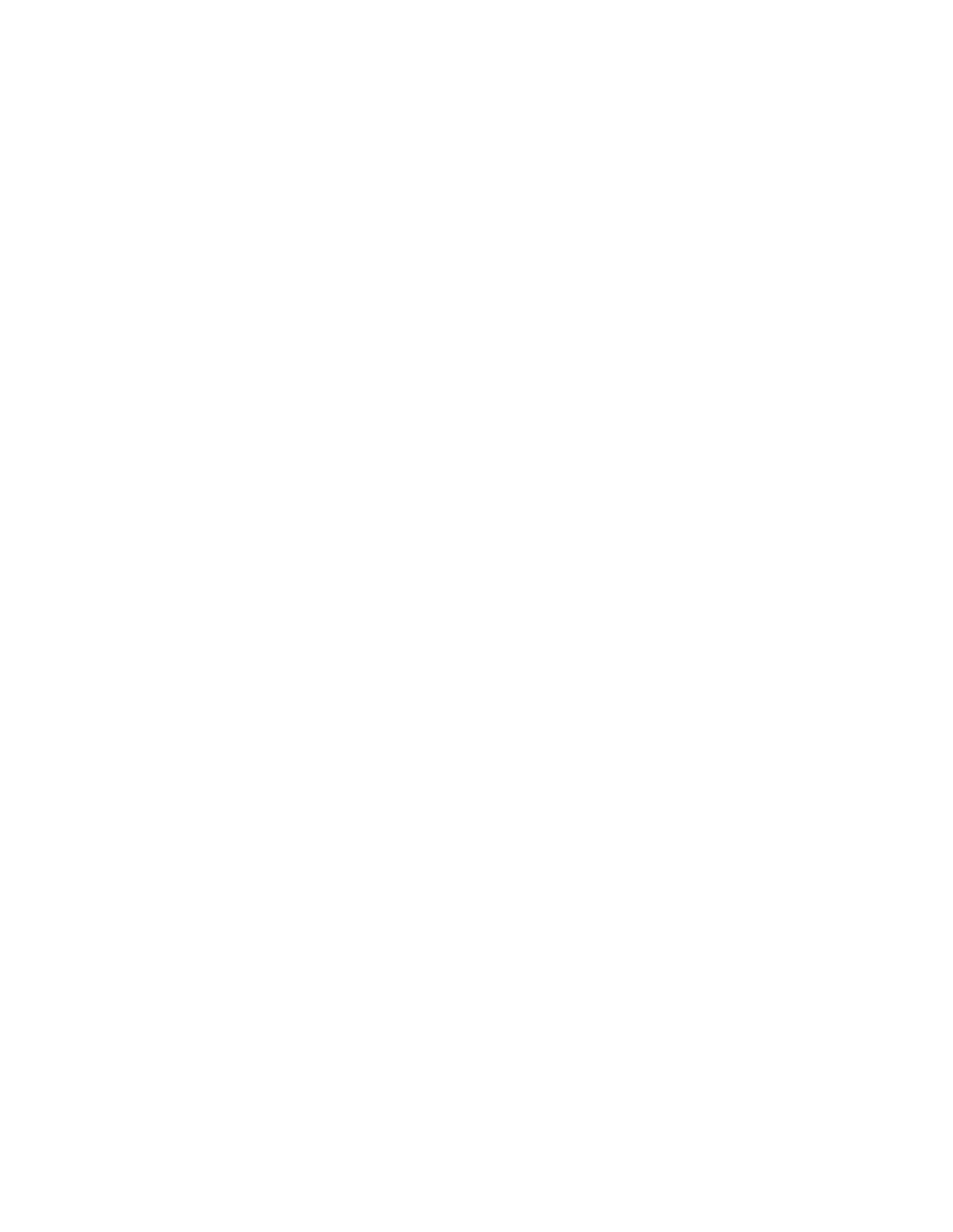# **Abbreviations**

| <b>AFRIMETS</b> | Intra-Africa Metrology System                                |
|-----------------|--------------------------------------------------------------|
| <b>AIDMO</b>    | Arab Industrial Development and Mining Organization          |
| <b>ARAC</b>     | Arab Accreditation Cooperation                               |
| ARSO            | African Organization for Standardization                     |
| AS              | Aerospace Standard                                           |
| <b>ASME</b>     | American Society of Mechanical Engineers                     |
| <b>BIPM</b>     | International Bureau of Weights and Measures                 |
| <b>BMWi</b>     | Federal Ministry for Economic Affairs and Technology         |
|                 | (Germany)                                                    |
| <b>BRC</b>      | British Retail Council                                       |
| <b>BSI</b>      | British Standards Institution                                |
| CAC             | Codex Alimentarius Commission                                |
| CAC/RCP         | Codex Alimentarus Commission/Recommended Code                |
|                 | of Practice                                                  |
| CARICOM         | Caribbean community                                          |
| <b>CE</b>       | Conformité Européenne                                        |
| <b>CEN</b>      | European Committee for Standardization European              |
| <b>CENELEC</b>  | Committee for Electrotechnical Standardization               |
| <b>CGPM</b>     | General Conference on Weights and Measures                   |
| <b>CIPM</b>     | International Committee for Weights and Measures             |
| <b>CMCs</b>     | calibration and measurement capabilities                     |
| <b>COMESA</b>   | Common Market for Eastern and Southern Africa                |
| <b>COOMET</b>   | Euro-Asian Cooperation of National Metrological Institutions |
| <b>COPANT</b>   | Pan American Standards Commission                            |
| <b>CPSD</b>     | Country Private Sector Diagnostic                            |
| <b>CRM</b>      | certified reference material                                 |
| CROSQ           | Caribbean Community Regional Organization for Standards      |
|                 | and Quality                                                  |
| <b>CSA</b>      | Canadian Standards Association                               |
| <b>DCED</b>     | Donor Committee for Enterprise Development                   |
| <b>DIN</b>      | German Institute for Standardization                         |
| <b>EAC</b>      | <b>East African Community</b>                                |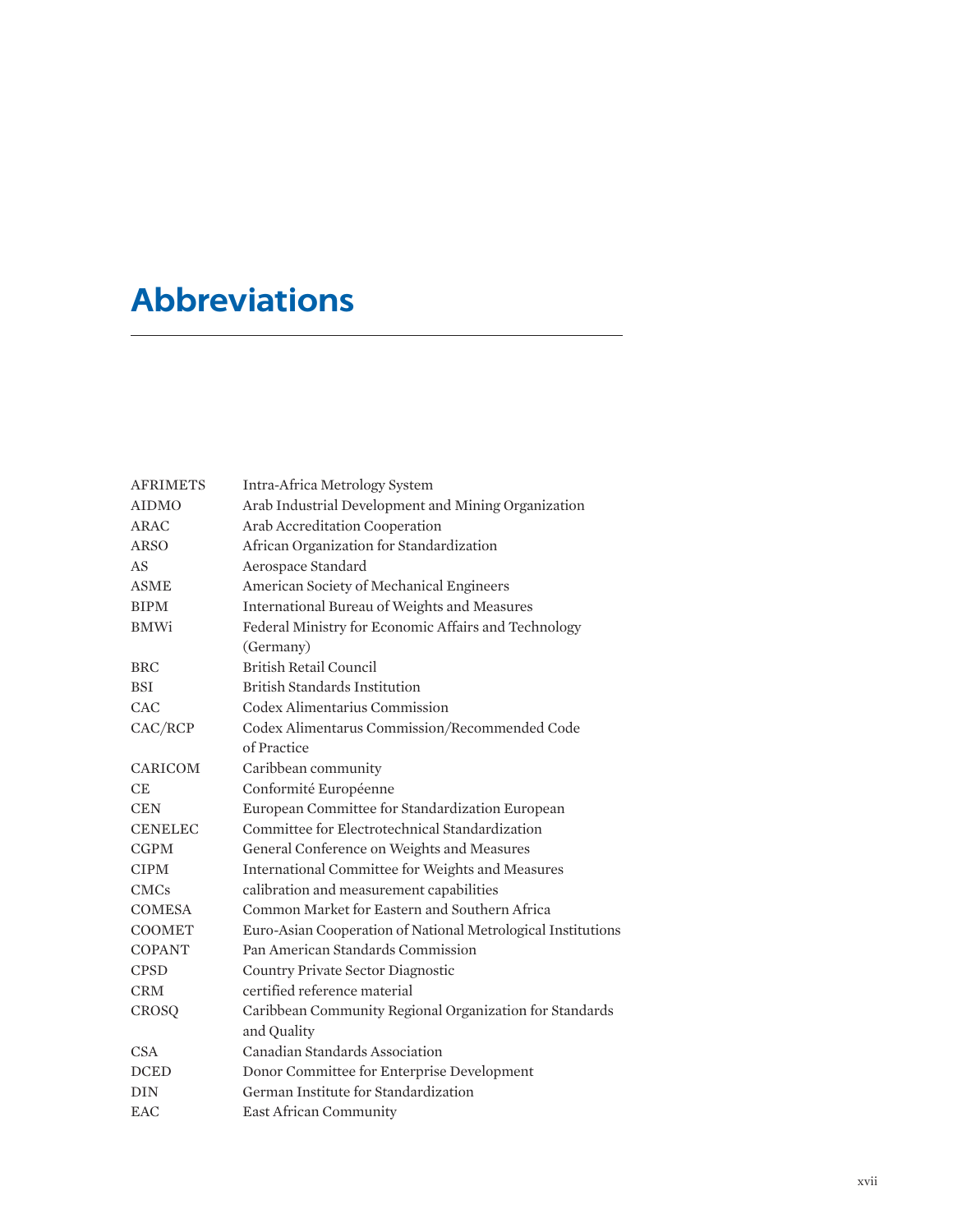| <b>EASC</b>    | Euro-Asian Interstate Council for Standardization,        |
|----------------|-----------------------------------------------------------|
|                | Metrology and Certification                               |
| <b>ECE</b>     | Economic Commission for Europe                            |
| <b>ECO</b>     | Economic Cooperation Organization                         |
| <b>ECOWAS</b>  | Economic Community of West African States                 |
| EN             | European Norm                                             |
| <b>ETSI</b>    | European Telecommunications Standards Institute           |
| EU             | European Union                                            |
| <b>EURAMET</b> | European Association of Metrology Institutes              |
| <b>FDI</b>     | foreign direct investment                                 |
| <b>FSC</b>     | Forest Stewardship Council                                |
| <b>FSSC</b>    | Food Safety System Certification                          |
| GDP            | gross domestic product                                    |
| <b>GFSI</b>    | Global Food Safety Initiative                             |
| GLOBAL G.A.P.  | Global Good Agricultural Practice                         |
| GSO            | Gulf Cooperation Council Standardization Organization     |
| <b>GSP</b>     | good standardization practice                             |
| <b>GVC</b>     | global value chain                                        |
| <b>HACCP</b>   | hazard analysis and critical control points               |
| <b>IAAC</b>    | <b>InterAmerican Accreditation Cooperation</b>            |
| <b>IAF</b>     | <b>International Accreditation Forum</b>                  |
| <b>IATF</b>    | <b>International Automotive Task Force</b>                |
| <b>ICE</b> x   | IEC System for Certification to Standards Relating to     |
|                | Equipment for Use in Explosive Atmospheres                |
| <b>ICRE</b>    | The IED System for Certification to Standards Relating to |
|                | Equipment for Use in Renewable Energy Applicaitons        |
|                | (IECRE System)                                            |
| <b>ICT</b>     | information and communication technology                  |
| <b>IEC</b>     | <b>International Electrotechnical Commission</b>          |
| <b>ILAC</b>    | <b>International Laboratory Accreditation Cooperation</b> |
| <b>IPPC</b>    | <b>International Plant Protection Convention</b>          |
| ISO            | International Organization for Standardization            |
| <b>ITC</b>     | <b>International Trade Centre</b>                         |
| <b>ITU</b>     | <b>International Telecommunication Union</b>              |
| <b>JPEG</b>    | Joint Photographic Experts Group                          |
| <b>KCDB</b>    | Key Comparison Database (CIPM MRA)                        |
| <b>LDC</b>     | least developed country                                   |
| <b>LNG</b>     | liquid natural gas                                        |
| MRA            | Mutual Recognition Arrangement (CIPM)                     |
| <b>NAB</b>     | national accreditation body                               |
| <b>NAFPs</b>   | national accreditation focal points                       |
| <b>NGO</b>     | nongovernmental organization                              |
| <b>NMI</b>     | national metrology institute                              |
| <b>NQP</b>     | national quality policy                                   |
| <b>NSB</b>     | national standards body                                   |
| <b>NTM</b>     | nontariff measure                                         |
| OECD           | Organisation for Economic Co-operation and Development    |
| OECD-DAC       | Development Assistance Committee of the Organisation for  |
|                | Economic Co-operation and Development                     |
| <b>OHSAS</b>   | Occupational Health and Safety Assessment Series          |
| OIE            | World Organisation for Animal Health                      |
|                |                                                           |